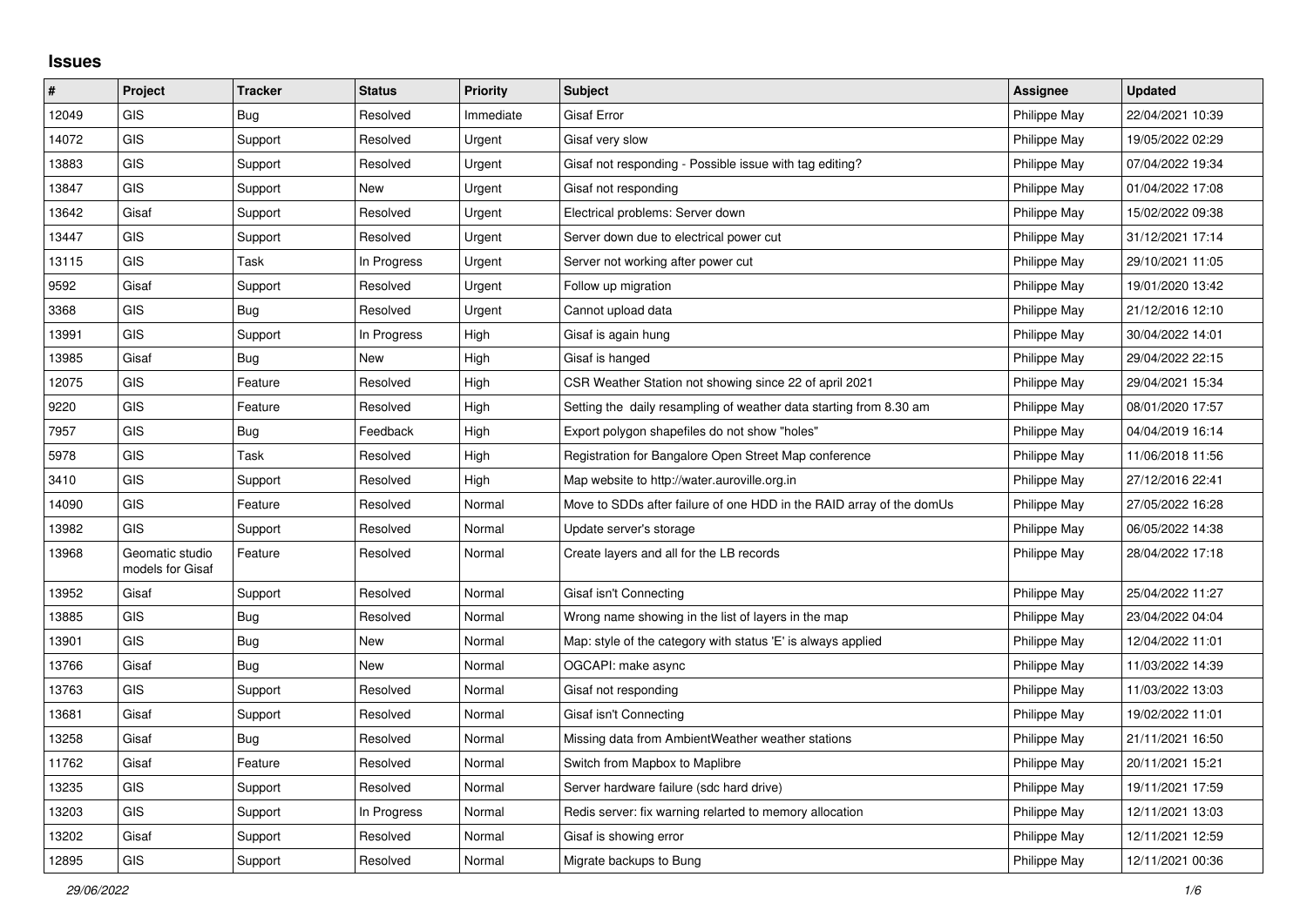| #     | Project                             | <b>Tracker</b> | <b>Status</b> | Priority | <b>Subject</b>                                                                            | <b>Assignee</b> | <b>Updated</b>   |
|-------|-------------------------------------|----------------|---------------|----------|-------------------------------------------------------------------------------------------|-----------------|------------------|
| 13132 | <b>GIS</b>                          | <b>Bug</b>     | Resolved      | Normal   | CSR Weather station missing data 28 nd 29 Otober 2021                                     | Philippe May    | 06/11/2021 12:20 |
| 9463  | GIS                                 | Support        | Resolved      | Normal   | Setup a weather station in Kalpana                                                        | Philippe May    | 02/11/2021 15:08 |
| 13125 | Gisaf                               | Bug            | Resolved      | Normal   | Live layers: error with no detail shown                                                   | Philippe May    | 01/11/2021 19:06 |
| 10291 | GIS                                 | Support        | In Progress   | Normal   | Vacuum DB at reboot                                                                       | Philippe May    | 29/10/2021 11:44 |
| 13090 | Gisaf                               | Support        | Resolved      | Normal   | Importing error in new admin                                                              | Philippe May    | 28/10/2021 11:00 |
| 12867 | <b>GIS</b>                          | Support        | In Progress   | Normal   | Upgrade server (all virtual machines) to Debian bullseye                                  | Philippe May    | 25/10/2021 17:34 |
| 13068 | GIS                                 | Support        | Resolved      | Normal   | Migrate gisaf VM to bullseye                                                              | Philippe May    | 25/10/2021 17:28 |
| 12701 | GIS                                 | Bug            | Resolved      | Normal   | Weather Station not showing data since 24 July 2021                                       | Philippe May    | 12/08/2021 12:21 |
| 12688 | Gisaf                               | Support        | Resolved      | Normal   | Layers are not visible                                                                    | Philippe May    | 10/08/2021 10:03 |
| 12646 | Geomatic studio<br>models for Gisaf | Feature        | New           | Normal   | Add and import new data from Johan for OFC                                                | Philippe May    | 01/08/2021 19:46 |
| 12491 | Gisaf                               | Feature        | Resolved      | Normal   | Measure distances on the map                                                              | Philippe May    | 11/07/2021 11:51 |
| 10675 | Gisaf                               | Feature        | Resolved      | Normal   | Add attribution on map                                                                    | Philippe May    | 04/07/2021 13:58 |
| 10224 | Gisaf                               | Support        | Resolved      | Normal   | Update gs.basemaps in Jupyter notebooks                                                   | Philippe May    | 14/06/2021 16:15 |
| 12051 | GIS                                 | Support        | New           | Normal   | Update pgadmin                                                                            | Philippe May    | 22/04/2021 12:57 |
| 11907 | Gisaf                               | Feature        | Resolved      | Normal   | Allow specific project list for custom models                                             | Philippe May    | 19/03/2021 16:13 |
| 11898 | <b>GIS</b>                          | Support        | <b>New</b>    | Normal   | Add Aurogreen Weather Station                                                             | Philippe May    | 17/03/2021 12:10 |
| 11886 | Gisaf                               | Support        | Resolved      | Normal   | Pandas resample deprecation warning                                                       | Philippe May    | 16/03/2021 12:49 |
| 11678 | Geomatic studio<br>models for Gisaf | Feature        | New           | Normal   | Add new models for AVES                                                                   | Philippe May    | 02/02/2021 12:13 |
| 11649 | Gisaf                               | Feature        | Resolved      | Normal   | Wells timeline dashboard misc. improvements                                               | Philippe May    | 27/01/2021 15:47 |
| 11577 | Gisaf                               | Feature        | Resolved      | Normal   | Dashboard: multiple sections per page                                                     | Philippe May    | 27/01/2021 12:37 |
| 11506 | GIS                                 | Documentation  | <b>New</b>    | Normal   | Article on wells levels graphs                                                            | Philippe May    | 21/12/2020 16:41 |
| 11486 | GIS                                 | Feature        | New           | Normal   | Button Labels for wells details                                                           | Philippe May    | 21/12/2020 10:26 |
| 10569 | Gisaf                               | Feature        | Resolved      | Normal   | Well Masterfile/Repository                                                                | Philippe May    | 19/12/2020 17:10 |
| 11457 | Gisaf                               | Support        | Resolved      | Normal   | Building Shed and Retaining Walls are not showing in a map                                | Philippe May    | 14/12/2020 19:52 |
| 11449 | Gisaf                               | Feature        | Resolved      | Normal   | Strip extra characters when importing survey CSV files                                    | Philippe May    | 10/12/2020 01:06 |
| 8721  | Gisaf                               | Feature        | New           | Normal   | Survey data basket: handle the case when more than one file in the basket per<br>day      | Philippe May    | 14/10/2020 17:01 |
| 11081 | Gisaf                               | Support        | New           | Normal   | Gisaf doesn't allowed multiple reconciliation                                             | Philippe May    | 01/10/2020 15:00 |
| 11071 | Gisaf                               | Support        | New           | Normal   | Reconciliation: cannot find some points                                                   | Philippe May    | 01/10/2020 13:03 |
| 10991 | Gisaf                               | <b>Bug</b>     | New           | Normal   | Graph of Average rainfall by month in Dashboard - limited viewing area when<br>zooming in | Philippe May    | 17/09/2020 14:49 |
| 10740 | Gisaf                               | Bug            | Resolved      | Normal   | Change status: issue with projection system                                               | Philippe May    | 17/09/2020 14:34 |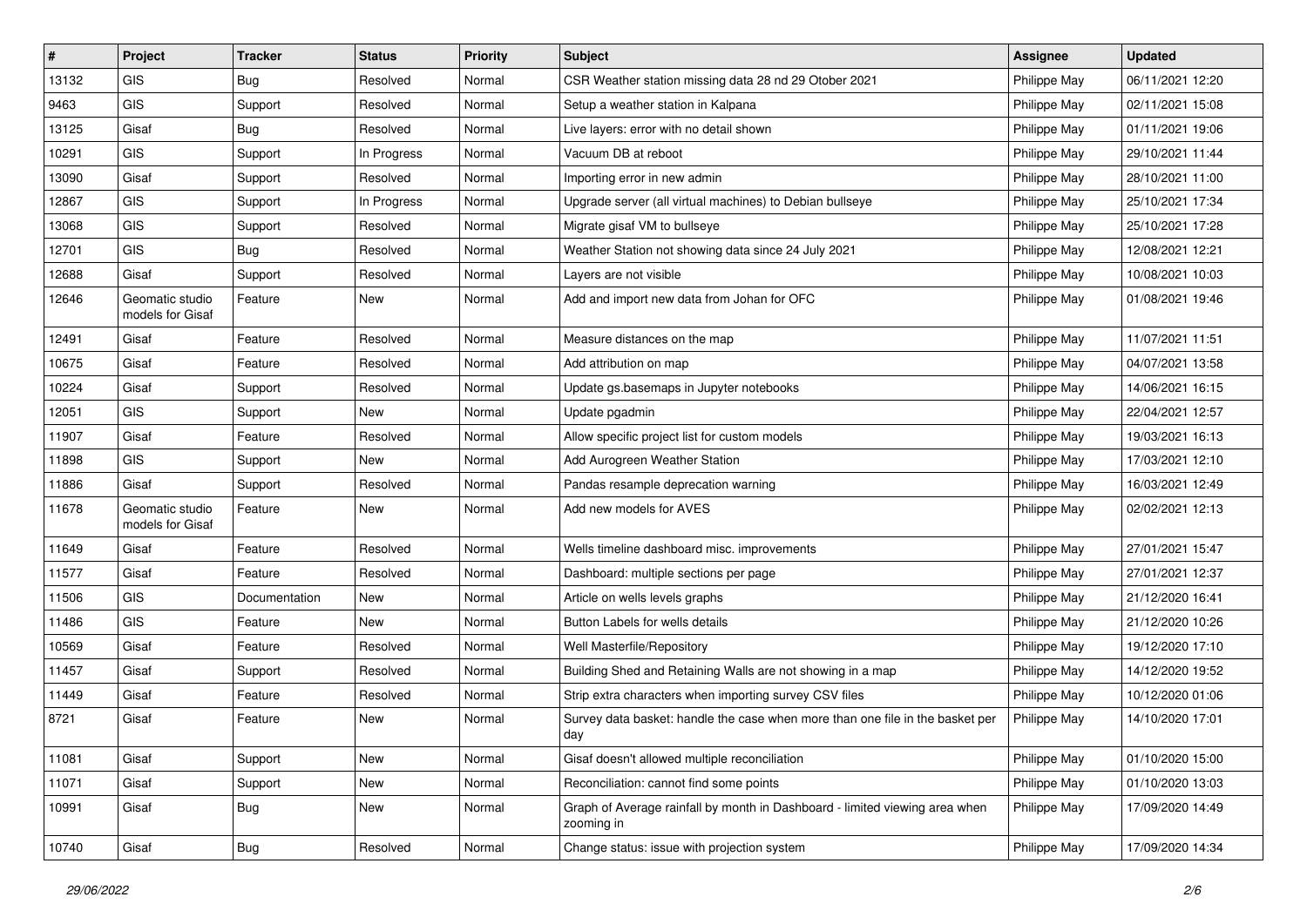| #     | Project | <b>Tracker</b> | <b>Status</b> | <b>Priority</b> | <b>Subject</b>                                                                                               | <b>Assignee</b> | <b>Updated</b>   |
|-------|---------|----------------|---------------|-----------------|--------------------------------------------------------------------------------------------------------------|-----------------|------------------|
| 10741 | Gisaf   | Feature        | Resolved      | Normal          | Add a way for changing status of a feature, given its original id                                            | Philippe May    | 16/09/2020 17:35 |
| 10948 | Gisaf   | Feature        | Resolved      | Normal          | Add WMS3 server capabilities (with pygeoapi)                                                                 | Philippe May    | 14/09/2020 16:59 |
| 9749  | Gisaf   | Feature        | New           | Normal          | Strip extra characters in graphQL queries                                                                    | Philippe May    | 07/09/2020 12:48 |
| 10920 | Gisaf   | Feature        | Resolved      | Normal          | Add option to display labels on the map                                                                      | Philippe May    | 07/09/2020 11:54 |
| 10862 | GIS     | Bug            | New           | Normal          | Fix the issues resulted from import point bug                                                                | Philippe May    | 05/09/2020 15:11 |
| 10830 | Gisaf   | <b>Bug</b>     | Resolved      | Normal          | Import issue with raw survey points                                                                          | Philippe May    | 30/08/2020 14:45 |
| 10829 | Gisaf   | <b>Bug</b>     | Resolved      | Normal          | Missing symbols                                                                                              | Philippe May    | 24/08/2020 12:34 |
| 10819 | Gisaf   | <b>Bug</b>     | Resolved      | Normal          | Evergreen well: popup showing "null" instead of location, status, type                                       | Philippe May    | 23/08/2020 23:44 |
| 10732 | Gisaf   | <b>Bug</b>     | Resolved      | Normal          | Wind Speed unit                                                                                              | Philippe May    | 04/08/2020 16:52 |
| 10728 | Gisaf   | Bug            | Resolved      | Normal          | Cannot download CSV for values                                                                               | Philippe May    | 03/08/2020 15:49 |
| 10323 | GIS     | Bug            | Resolved      | Normal          | Survey points from Eric Chacra: misc issues                                                                  | Philippe May    | 03/08/2020 13:11 |
| 10693 | GIS     | Support        | Resolved      | Normal          | Wrong geometry type for category R54                                                                         | Philippe May    | 30/07/2020 12:00 |
| 9552  | Gisaf   | Documentation  | Resolved      | Normal          | Weekly resampling - Starts on mondays                                                                        | Philippe May    | 25/07/2020 17:12 |
| 10182 | Gisaf   | Feature        | Resolved      | Normal          | Function to change status of surveyed features                                                               | Philippe May    | 15/07/2020 15:10 |
| 10536 | Gisaf   | Feature        | Resolved      | Normal          | Migrate PlottableModel.Actions.download csv value to plugins                                                 | Philippe May    | 15/07/2020 15:07 |
| 10539 | Gisaf   | Bug            | Resolved      | Normal          | New basket admin: the metadata (surveyor, etc) aren't populated from raw<br>points when importing shapefiles | Philippe May    | 15/07/2020 15:02 |
| 10439 | Gisaf   | Bug            | Resolved      | Normal          | Reconciliation: use categories instead of layers                                                             | Philippe May    | 27/06/2020 05:21 |
| 10213 | Gisaf   | <b>Bug</b>     | Resolved      | Normal          | Point showing in the reconciliation pop-up but error while reconciling                                       | Philippe May    | 26/06/2020 14:37 |
| 10400 | Gisaf   | Bug            | Resolved      | Normal          | Map search: works only once                                                                                  | Philippe May    | 24/06/2020 12:05 |
| 10407 | Gisaf   | <b>Bug</b>     | Resolved      | Normal          | Live layer DXF export: missing reprojection                                                                  | Philippe May    | 23/06/2020 04:24 |
| 10364 | Gisaf   | Support        | New           | Normal          | Reconcile the reconciliations                                                                                | Philippe May    | 17/06/2020 17:27 |
| 10360 | Gisaf   | Bug            | Resolved      | Normal          | Cannot import survey: accuracy issue                                                                         | Philippe May    | 17/06/2020 01:29 |
| 10337 | Gisaf   | <b>Bug</b>     | Resolved      | Normal          | Custom layers with a "status" column not displayed on the map                                                | Philippe May    | 13/06/2020 17:36 |
| 10331 | Gisaf   | Feature        | Resolved      | Normal          | Reconciliation: sort layer by alphabetical order                                                             | Philippe May    | 12/06/2020 17:45 |
| 10289 | Gisaf   | Bug            | Resolved      | Normal          | New basket: cannot import raingauge Excel sheet                                                              | Philippe May    | 11/06/2020 12:17 |
| 10306 | Gisaf   | Bug            | Resolved      | Normal          | Logout not working                                                                                           | Philippe May    | 11/06/2020 12:13 |
| 10152 | Gisaf   | Feature        | Resolved      | Normal          | wells list in Measures Tab with only wells having measures                                                   | Philippe May    | 10/06/2020 15:05 |
| 10149 | Gisaf   | Bug            | Resolved      | Normal          | Import basket: fix authorization auto import                                                                 | Philippe May    | 09/06/2020 23:09 |
| 10214 | Gisaf   | Support        | New           | Normal          | Multiple Reconciliations                                                                                     | Philippe May    | 27/05/2020 16:12 |
| 10180 | Gisaf   | <b>Bug</b>     | Resolved      | Normal          | Error importing Johan's shapefile                                                                            | Philippe May    | 27/05/2020 15:34 |
| 10153 | GIS     | Support        | Resolved      | Normal          | Postgis access for Selvarani in QGis                                                                         | Philippe May    | 23/05/2020 12:05 |
| 10151 | GIS     | Feature        | Resolved      | Normal          | PG ADMIN installation on server                                                                              | Philippe May    | 23/05/2020 12:04 |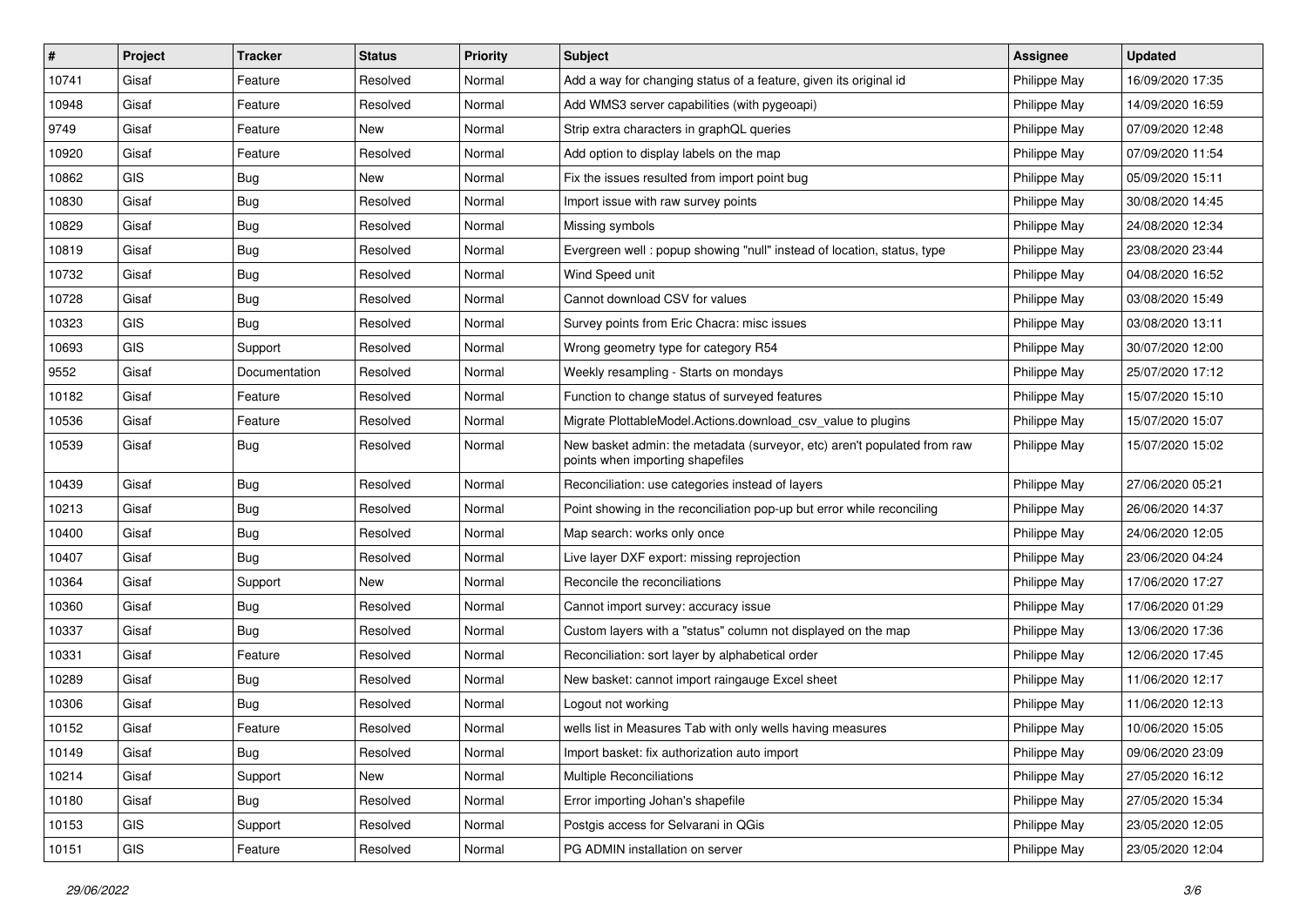| #     | Project                             | <b>Tracker</b> | <b>Status</b> | Priority | <b>Subject</b>                                                                                        | <b>Assignee</b> | <b>Updated</b>   |
|-------|-------------------------------------|----------------|---------------|----------|-------------------------------------------------------------------------------------------------------|-----------------|------------------|
| 10125 | Gisaf                               | <b>Bug</b>     | Resolved      | Normal   | Feature with Status other than existing, not showing in the map (example: future<br>building outline) | Philippe May    | 20/05/2020 04:05 |
| 10014 | Gisaf                               | Feature        | Resolved      | Normal   | Interity checks                                                                                       | Philippe May    | 19/05/2020 19:23 |
| 10140 | Gisaf                               | <b>Bug</b>     | New           | Normal   | Admin: sort out manager role                                                                          | Philippe May    | 19/05/2020 19:22 |
| 10123 | Gisaf                               | Bug            | Resolved      | Normal   | Basket Upload: store not saved                                                                        | Philippe May    | 19/05/2020 17:36 |
| 10122 | Gisaf                               | <b>Bug</b>     | Resolved      | Normal   | Reconciliation: missing categories                                                                    | Philippe May    | 19/05/2020 02:53 |
| 9944  | Gisaf                               | Feature        | Resolved      | Normal   | Admin: manage categories                                                                              | Philippe May    | 10/04/2020 12:06 |
| 9789  | Gisaf                               | Feature        | New           | Normal   | Login: put in a dialog                                                                                | Philippe May    | 28/02/2020 04:28 |
| 9602  | Gisaf                               | <b>Bug</b>     | Resolved      | Normal   | Map: ability to cancel download                                                                       | Philippe May    | 20/01/2020 18:32 |
| 9603  | Gisaf                               | Bug            | New           | Normal   | Map: clean memory after removing layer                                                                | Philippe May    | 20/01/2020 13:05 |
| 9563  | Gisaf                               | Feature        | Resolved      | Normal   | Live layers: add option to link to a map feature                                                      | Philippe May    | 12/01/2020 22:22 |
| 9465  | Gisaf                               | <b>Bug</b>     | Resolved      | Normal   | Export plots to PNG missing axis labels                                                               | Philippe May    | 08/01/2020 11:35 |
| 9466  | Gisaf                               | Support        | Resolved      | Normal   | Rename "altitude" to "elevation"                                                                      | Philippe May    | 08/01/2020 11:27 |
| 9483  | Gisaf                               | Support        | New           | Normal   | Performance: writing gpkg is slower than shapefiles                                                   | Philippe May    | 08/01/2020 11:15 |
| 9534  | Gisaf                               | Feature        | Resolved      | Normal   | GeoJson store: systematically use geodataframes                                                       | Philippe May    | 07/01/2020 16:51 |
| 9538  | Gisaf                               | Feature        | New           | Normal   | Download shapefile of raw survey points facility - TO BE REMOVED?                                     | Philippe May    | 07/01/2020 14:35 |
| 9509  | Gisaf                               | Feature        | Resolved      | Normal   | Update angular-plotly to 1.5.0                                                                        | Philippe May    | 04/01/2020 12:05 |
| 9517  | Gisaf                               | Feature        | Resolved      | Normal   | Tags: add location                                                                                    | Philippe May    | 03/01/2020 11:54 |
| 9516  | Gisaf                               | Feature        | Resolved      | Normal   | Map: add option to grab link to the selected feature                                                  | Philippe May    | 02/01/2020 15:42 |
| 9519  | Gisaf                               | <b>Bug</b>     | Resolved      | Normal   | Map info: fix icons                                                                                   | Philippe May    | 02/01/2020 13:11 |
| 9510  | Gisaf                               | Feature        | Resolved      | Normal   | Automatically resample to daily when there's too much data                                            | Philippe May    | 01/01/2020 14:12 |
| 9493  | Gisaf                               | <b>Bug</b>     | Resolved      | Normal   | Plotly png download resize frame                                                                      | Philippe May    | 26/12/2019 16:37 |
| 9292  | GIS                                 | Support        | Resolved      | Normal   | Server upgrade to buster                                                                              | Philippe May    | 13/11/2019 12:29 |
| 9036  | Gisaf                               | <b>Bug</b>     | Resolved      | Normal   | Fix login indicator                                                                                   | Philippe May    | 03/10/2019 15:15 |
| 7584  | Gisaf                               | <b>Bug</b>     | In Progress   | Normal   | Error with large integers (graphql)                                                                   | Philippe May    | 20/09/2019 10:52 |
| 8756  | Gisaf                               | Bug            | Resolved      | Normal   | Map: handle errors when layers (eg, in base maps) don't actually exist                                | Philippe May    | 02/08/2019 16:40 |
| 8669  | Gisaf                               | Feature        | Resolved      | Normal   | Groups of map layers                                                                                  | Philippe May    | 26/07/2019 10:51 |
| 8630  | Gisaf                               | Feature        | Resolved      | Normal   | Map: add option for filter with status                                                                | Philippe May    | 10/07/2019 16:49 |
| 8504  | GIS                                 | Support        | Resolved      | Normal   | Clean data from the weather station                                                                   | Philippe May    | 04/07/2019 17:05 |
| 8450  | GIS                                 | Support        | Resolved      | Normal   | Unable to Load Jupyter Lab                                                                            | Philippe May    | 10/06/2019 15:52 |
| 8096  | Geomatic studio<br>models for Gisaf | Task           | Resolved      | Normal   | Creating a Gkpg/shp for elevation points in Basins with category as an attribute                      | Philippe May    | 24/05/2019 16:57 |
| 7853  | GIS                                 | Support        | New           | Normal   | Install OpenDroneMap and WebODM                                                                       | Philippe May    | 09/05/2019 15:57 |
| 8246  | GIS                                 | Support        | Resolved      | Normal   | Server down?                                                                                          | Philippe May    | 06/05/2019 15:45 |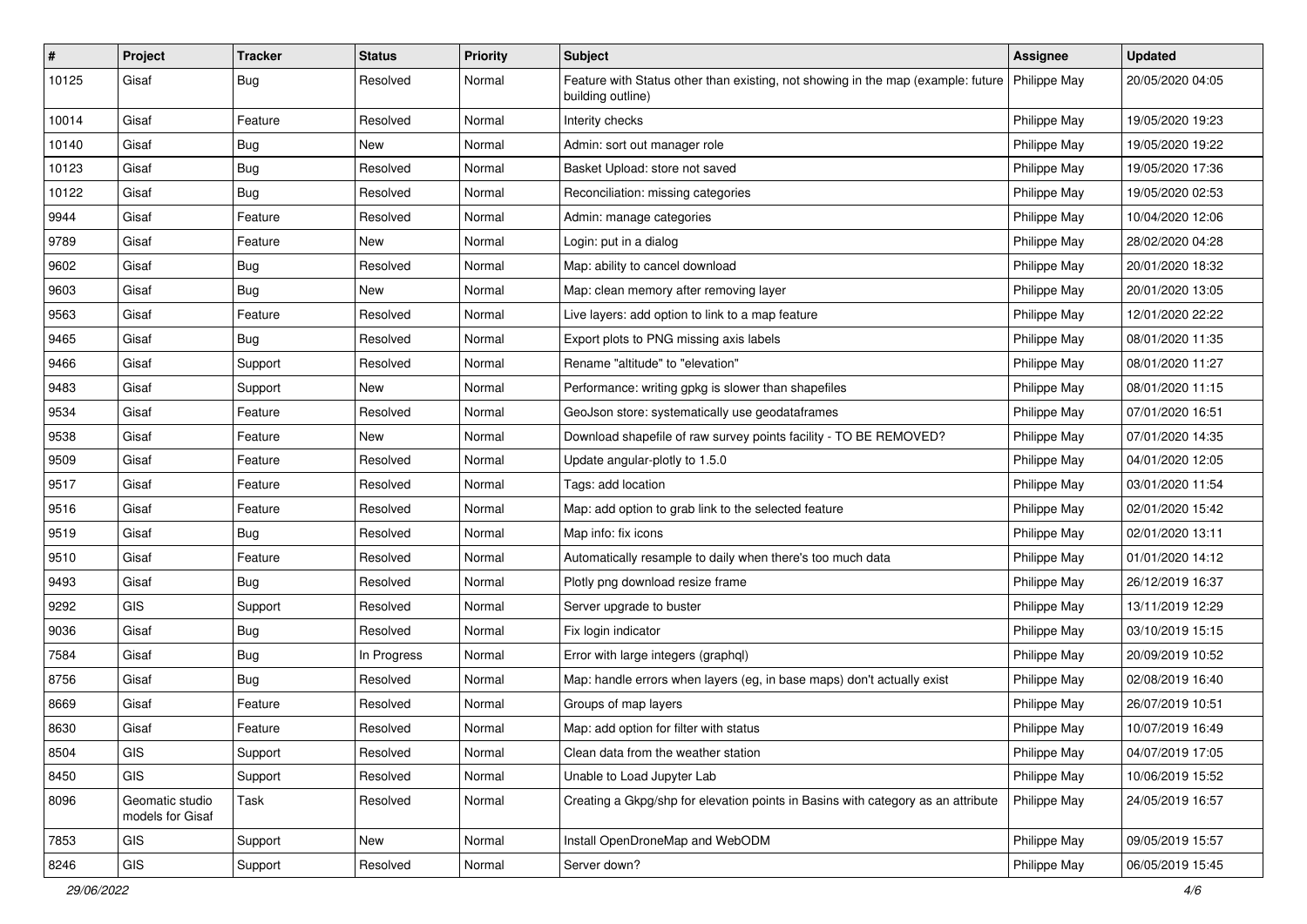| $\sharp$ | Project                             | <b>Tracker</b> | <b>Status</b> | <b>Priority</b> | <b>Subject</b>                                                   | <b>Assignee</b> | <b>Updated</b>   |
|----------|-------------------------------------|----------------|---------------|-----------------|------------------------------------------------------------------|-----------------|------------------|
| 8231     | Gisaf                               | <b>Bug</b>     | Resolved      | Normal          | Fix status in table definition of new categories                 | Philippe May    | 03/05/2019 17:26 |
| 7935     | Geomatic studio<br>models for Gisaf | Task           | Resolved      | Normal          | Template components in order                                     | Philippe May    | 20/03/2019 15:18 |
| 7709     | Geomatic studio<br>models for Gisaf | Feature        | Resolved      | Normal          | Waste water treatment plant improvements                         | Philippe May    | 19/03/2019 23:58 |
| 7936     | Geomatic studio<br>models for Gisaf | Task           | Resolved      | Normal          | Add the wastewater type to the origin                            | Philippe May    | 19/03/2019 23:56 |
| 6538     | Gisaf                               | Bug            | <b>New</b>    | Normal          | Well level: improve the form and input processing (dry checkbox) | Philippe May    | 12/03/2019 11:09 |
| 3472     | Gisaf                               | Feature        | Resolved      | Normal          | Weather station graphs: choice of parameters                     | Philippe May    | 10/03/2019 14:52 |
| 7527     | Gisaf                               | Feature        | Resolved      | Normal          | Give an option to resample data for graphs (eg. rain gauge)      | Philippe May    | 07/03/2019 16:24 |
| 7813     | Gisaf                               | Documentation  | Resolved      | Normal          | Including credits for ESRI basemap (Sat, Highways, Labels)       | Philippe May    | 05/03/2019 12:39 |
| 7120     | GIS                                 | Support        | In Progress   | Normal          | High CPU usage on the server (dom0)                              | Philippe May    | 26/02/2019 13:10 |
| 7696     | Geomatic studio<br>models for Gisaf | Feature        | Resolved      | Normal          | HT Cables shapefile from Johan                                   | Philippe May    | 25/02/2019 18:54 |
| 7725     | Geomatic studio<br>models for Gisaf | Feature        | Resolved      | Normal          | Add a button for generating reports                              | Philippe May    | 25/02/2019 13:08 |
| 7710     | Geomatic studio<br>models for Gisaf | Feature        | Resolved      | Normal          | Add fields to the individual components                          | Philippe May    | 25/02/2019 13:07 |
| 7711     | Geomatic studio<br>models for Gisaf | Feature        | Resolved      | Normal          | Add fields to component types                                    | Philippe May    | 25/02/2019 13:06 |
| 7763     | GIS                                 | Feature        | Feedback      | Normal          | Infrastructure: migrate old-admin to the same server than gisaf  | Philippe May    | 25/02/2019 11:11 |
| 5974     | Gisaf                               | <b>Bug</b>     | Resolved      | Normal          | Issues in uploading readings into GISAF using interface          | Philippe May    | 06/02/2019 09:25 |
| 7551     | GIS                                 | <b>Bug</b>     | Resolved      | Normal          | error while downloading shapefiles from gisaf                    | Philippe May    | 06/02/2019 09:10 |
| 7156     | GIS                                 | Support        | Resolved      | Normal          | Make server boot again                                           | Philippe May    | 05/02/2019 11:13 |
| 7552     | GIS                                 | <b>Bug</b>     | Resolved      | Normal          | error in auto import of raw points to point shapefiles           | Philippe May    | 05/02/2019 11:13 |
| 7554     | <b>GIS</b>                          | Bug            | Resolved      | Normal          | Cannot auto import points for project RZ                         | Philippe May    | 04/02/2019 16:31 |
| 7343     | <b>GIS</b>                          | Support        | Resolved      | Normal          | Add layer for locations                                          | Philippe May    | 02/02/2019 15:25 |
| 7402     | GIS                                 | Support        | <b>New</b>    | Normal          | Integrate data from well probes                                  | Philippe May    | 10/01/2019 11:12 |
| 7161     | GIS                                 | Support        | In Progress   | Normal          | Setup remote backup                                              | Philippe May    | 19/12/2018 10:14 |
| 6954     | <b>GIS</b>                          | Support        | Resolved      | Normal          | Create a VM for DB                                               | Philippe May    | 10/11/2018 16:02 |
| 6990     | GIS                                 | Support        | Resolved      | Normal          | Create a VM for Notebooks                                        | Philippe May    | 10/11/2018 15:57 |
| 6494     | <b>GIS</b>                          | Support        | Resolved      | Normal          | Add CC copyright on data                                         | Philippe May    | 31/08/2018 21:19 |
| 6069     | Gisaf                               | Task           | Resolved      | Normal          | wwtp output and flow component - output                          | Philippe May    | 22/06/2018 15:15 |
| 5988     | Gisaf                               | <b>Bug</b>     | Resolved      | Normal          | problem with the flow from origin of wastewater to the component | Philippe May    | 08/06/2018 15:14 |
| 5033     | Gisaf                               | Feature        | Resolved      | Normal          | Add an option to display a base line in the bar charts           | Philippe May    | 04/01/2018 01:09 |